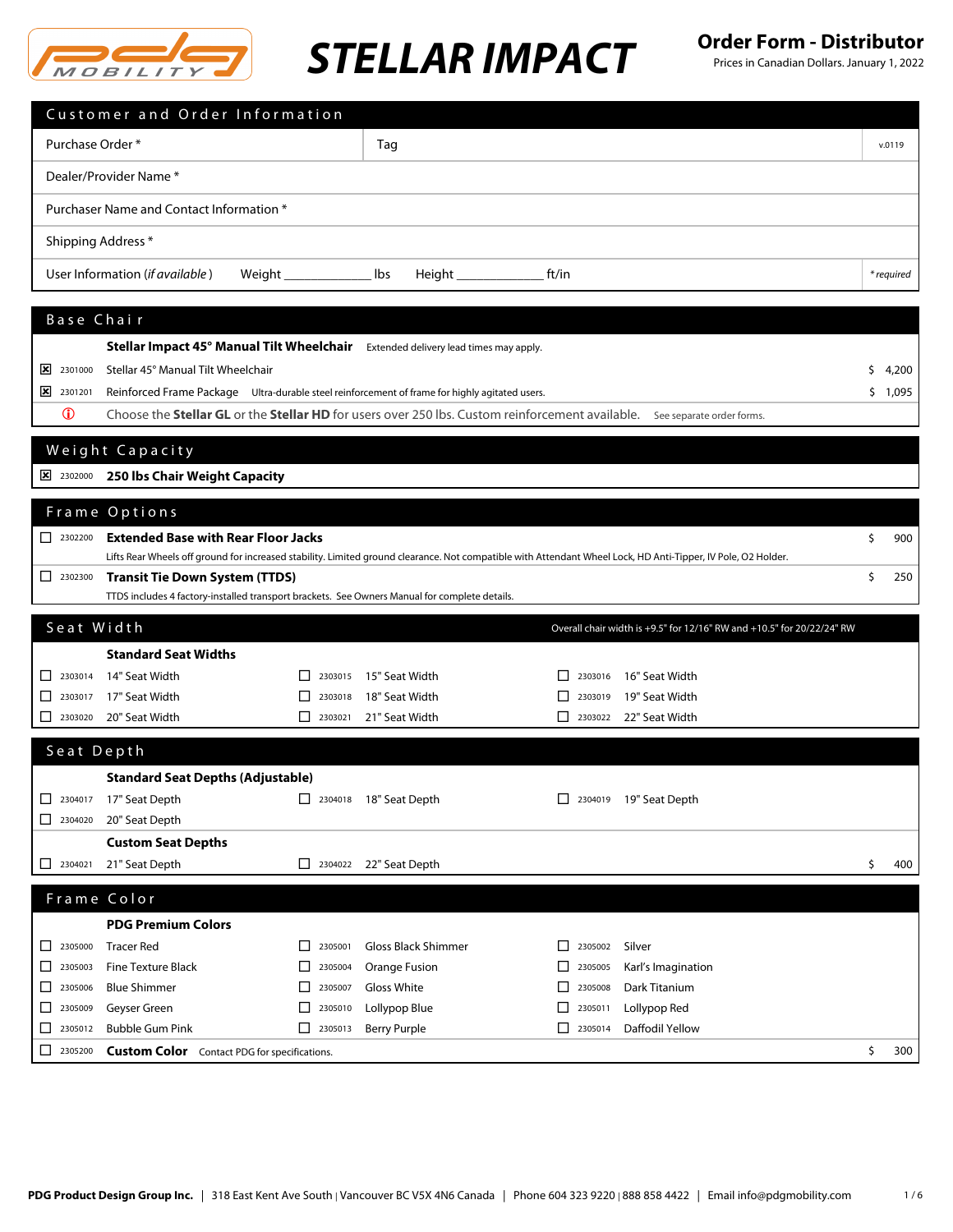

|                                                                                     | Armrests                                                                                                                                                                                                        |          |            |  |  |  |
|-------------------------------------------------------------------------------------|-----------------------------------------------------------------------------------------------------------------------------------------------------------------------------------------------------------------|----------|------------|--|--|--|
| $\begin{array}{ c c c c c } \hline \quad & 2306000 \\ \hline \end{array}$           | <b>No Armrests</b>                                                                                                                                                                                              |          |            |  |  |  |
|                                                                                     | Single Post Height Adjustable Armrests                                                                                                                                                                          | \$       | 295        |  |  |  |
| 2306111                                                                             | 8"-11" Range<br>2306114 10"-14" Range                                                                                                                                                                           |          |            |  |  |  |
|                                                                                     | Dual Post Height Adjustable Armrests                                                                                                                                                                            | \$       | 295        |  |  |  |
| $\boxed{\phantom{1}}$ 2306211                                                       | 8"-11" Range<br>$\Box$ 2306214 10"-14" Range<br>2306216 12"-16" Range                                                                                                                                           |          |            |  |  |  |
|                                                                                     | <b>Fixed Height Armrests (12")</b><br>Full Length Armpad only.                                                                                                                                                  |          |            |  |  |  |
| $\begin{array}{ c c c }\n\hline\n2306100\n\end{array}$                              | Single Post<br>$\Box$ 2306200 Dual Post                                                                                                                                                                         |          |            |  |  |  |
|                                                                                     | <b>Armrest Height</b> If provided, Armrests will be set to this height by PDG. If left blank, the default setting will be used.                                                                                 |          |            |  |  |  |
|                                                                                     | Seat Pan to top of Armrest:<br>Does not include height of Armpad<br>>                                                                                                                                           |          |            |  |  |  |
|                                                                                     | Armrest Position Indicate preference for Armrest position. If left blank, the default setting will be used.                                                                                                     |          |            |  |  |  |
|                                                                                     | In the interest of maintaining chair stabily and avoiding interferance with other chair functions, PDG may not be able to accommodate stated preference.                                                        |          |            |  |  |  |
| 2306401<br>ш                                                                        | 2306402 Mid<br>□ 2306403 Front<br>Rear                                                                                                                                                                          |          |            |  |  |  |
| Armpads                                                                             |                                                                                                                                                                                                                 |          |            |  |  |  |
|                                                                                     | <b>Regular Armpads</b>                                                                                                                                                                                          |          |            |  |  |  |
| $\begin{array}{ c c c c c } \hline \quad & 2307100 \end{array}$                     | Desk Length - 2" x 10"<br>2307101 Full Length - 2" x 14"                                                                                                                                                        |          |            |  |  |  |
|                                                                                     | <b>Waterfall Armpads</b>                                                                                                                                                                                        | \$       | 115        |  |  |  |
| 2307105                                                                             | Desk Length - 2" x 10"<br>$\Box$ 2307106 Full Length - 2" x 14"                                                                                                                                                 |          |            |  |  |  |
|                                                                                     | Wide Armpads May interfere with wheels in some tilt configurations.                                                                                                                                             | \$       | 200        |  |  |  |
| $\Box$ 2307110                                                                      | Desk Length - 3" x 10"<br>$\Box$ 2307111 Full Length - 3" x 12"                                                                                                                                                 |          |            |  |  |  |
|                                                                                     | Gel Armpads May interfere with wheels in some tilt configurations.                                                                                                                                              | \$       | 135        |  |  |  |
| $\begin{array}{ c c c c c c } \hline \quad & 2307120 \end{array}$                   | Full Length - 2" x 12"<br>2307121 Full Length - 3.5" x 12"                                                                                                                                                      |          |            |  |  |  |
|                                                                                     | <b>Contour Arm Trough with Hand Pad</b> May interfere with wheels in some tilt configurations.                                                                                                                  | \$       | 125        |  |  |  |
| $\Box$ 2307130                                                                      | Right (4.5" x 18")<br>2307131 Left $(4.5" \times 18")$                                                                                                                                                          |          |            |  |  |  |
|                                                                                     | Armrest Options                                                                                                                                                                                                 |          |            |  |  |  |
|                                                                                     |                                                                                                                                                                                                                 |          |            |  |  |  |
|                                                                                     | Armrest Wideners Move Armrests outward by 1" on each side. Do not increase seat size.                                                                                                                           |          |            |  |  |  |
| $\Box$ 2307210<br>$\begin{array}{ c c c c c c } \hline \quad & 2307220 \end{array}$ | For Single Post Armrests May cause tilt interference at lower Seat Height and/or Seat Depth settings.<br>For Dual Post Armrests Limits tilt. Not compatible with 20", 22", or 24" Rear Wheels, Clothing Guards. | \$<br>\$ | 195<br>375 |  |  |  |
|                                                                                     |                                                                                                                                                                                                                 |          |            |  |  |  |
| $\Box$ 2307310                                                                      | <b>Clothing Guards</b> Not compatible with Flip-up Armrests, Armrest Wideners.<br>For Single Post Armrests Available for 10"-14" Height range only.                                                             |          |            |  |  |  |
|                                                                                     | 2307320 For Dual Post Armrests                                                                                                                                                                                  | \$<br>\$ | 110<br>165 |  |  |  |
|                                                                                     | <b>Armrest Extensions</b><br>Not compatible with Flip-up or Single Post Armrests.                                                                                                                               | \$       | 75         |  |  |  |
| $\Box$ 2307400                                                                      | 2307401 3" Extension - Rearward<br>3" Extension - Forward                                                                                                                                                       |          |            |  |  |  |
|                                                                                     |                                                                                                                                                                                                                 |          |            |  |  |  |
| Seat Pan                                                                            |                                                                                                                                                                                                                 |          |            |  |  |  |
| $\begin{array}{ c c }\n\hline\n\end{array}$ 2308000                                 | <b>No Seat Pan</b>                                                                                                                                                                                              |          |            |  |  |  |
| □.<br>2308001                                                                       | Solid Aluminum Seat Pan                                                                                                                                                                                         | \$       | 135        |  |  |  |
|                                                                                     | Seat Height                                                                                                                                                                                                     |          |            |  |  |  |
| Don't                                                                               | Select desired Seat-to-Floor Height STF Height is adjustable.                                                                                                                                                   |          |            |  |  |  |
| forget                                                                              |                                                                                                                                                                                                                 |          |            |  |  |  |
|                                                                                     | 6" Casters<br>8" Casters<br>15"<br>16"<br>17"<br>$18"$<br>20"<br>16"<br>17"<br>14"<br>19"<br>21"<br>14"<br>15"<br>18"<br>19"<br>20"<br>21"<br><b>RW</b><br><b>RW</b>                                            |          |            |  |  |  |
|                                                                                     | $\Box$<br>12"<br>□<br>□<br>□<br>□<br>□<br>16"<br>$\Box$<br>$\Box$<br>□<br>$\Box$<br>$\Box$<br>$\Box$                                                                                                            |          |            |  |  |  |
|                                                                                     | 24"<br>16"<br>$\Box$<br>$\Box$<br>$\Box$<br>□<br>$\Box$<br>$\Box$<br>$\Box$<br>□<br>□<br>□<br>□<br>$\Box$                                                                                                       |          |            |  |  |  |
|                                                                                     | 20"<br>$\Box$<br>□<br>□<br>□<br>□<br>□<br>22"<br>$\Box$<br>$\Box$<br>$\Box$<br>□<br>□<br>$\Box$                                                                                                                 |          |            |  |  |  |
|                                                                                     | 24"<br>$\Box$<br>□<br>□<br>$\Box$<br>$\Box$<br>□                                                                                                                                                                |          |            |  |  |  |
|                                                                                     |                                                                                                                                                                                                                 |          |            |  |  |  |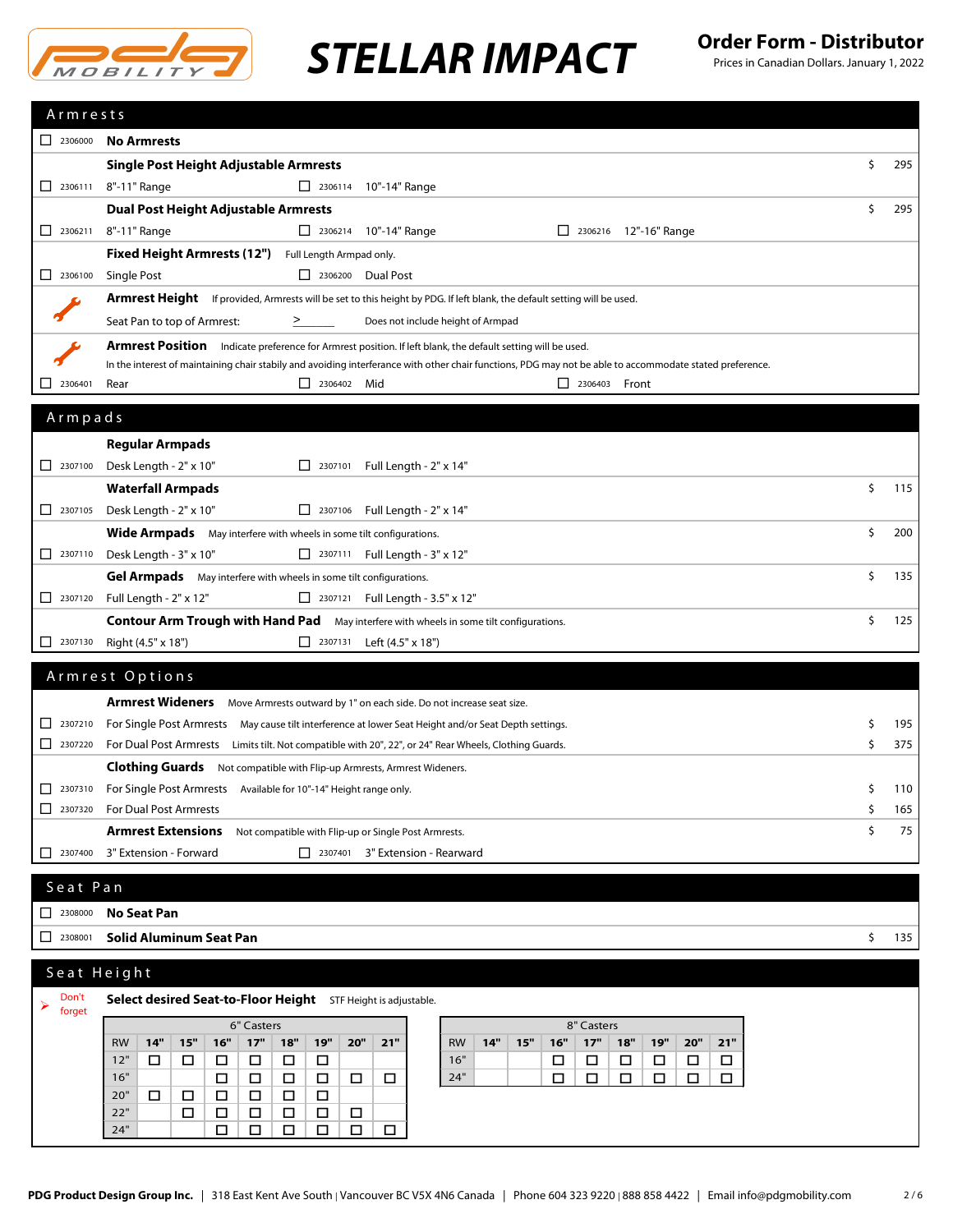

|                                                                           | Casters                                                                                                                                                  |    |     |
|---------------------------------------------------------------------------|----------------------------------------------------------------------------------------------------------------------------------------------------------|----|-----|
|                                                                           | <b>Urethane Casters</b> 8" Casters are compatible only with 16" and 24" Rear Wheels.                                                                     |    |     |
| $\begin{array}{ c c c c c } \hline \quad & 2311061 \\\hline \end{array}$  | 6" x 1.25" Caster size<br>2311081 8" x 1.25" Caster size                                                                                                 |    |     |
| 2311063<br>□                                                              | 6" x 1.50" Caster size                                                                                                                                   | \$ | 85  |
| $\Box$ 2311084                                                            | 8" x 2.00" Caster size                                                                                                                                   | \$ | 135 |
|                                                                           | <b>Pneumatic Casters</b><br>8" Casters are compatible only with 16" and 24" Rear Wheels.                                                                 |    |     |
| $\Box$ 2311161                                                            | 6" x 1.25" Caster size                                                                                                                                   | Ŝ. | 110 |
| □                                                                         | 2311181 8" x 1.25" Caster size                                                                                                                           | \$ | 120 |
| □.                                                                        | 2311184 8" x 2.00" Caster size                                                                                                                           | \$ | 150 |
| 2311260<br>ப                                                              | Frog Legs 6" x 1.50" Aluminum Soft-Roll Casters                                                                                                          | Ŝ. | 275 |
| 2311400<br>ш                                                              | <b>Frog Legs Suspenison Forks</b> Not compatible with 12" Rear Wheels. Requires 6" Soft-Roll Caster.                                                     | \$ | 695 |
|                                                                           | Rear Wheels                                                                                                                                              |    |     |
|                                                                           | <b>Composite Wheels</b>                                                                                                                                  |    |     |
| □                                                                         | 2312012 12" Wheel size<br>16" Wheel size<br>20" Wheel size<br>2312016<br>2312020<br>$\perp$<br>$\mathsf{L}$                                              |    |     |
|                                                                           | $\Box$ 2312022 22" Wheel size<br>24" Wheel size<br>$\sqrt{2312024}$                                                                                      |    |     |
|                                                                           | <b>Spoke Wheels</b>                                                                                                                                      | \$ | 75  |
| □.                                                                        | 2312120 20" Wheel size<br>$\Box$ 2312122 22" Wheel size<br>$\Box$ 2312124 24" Wheel size                                                                 |    |     |
| 2312224<br>ப                                                              | 24" Heavy Duty Spoke Wheels                                                                                                                              | Ŝ. | 350 |
|                                                                           | Rear Wheel Position Indicate Rear Wheel positioning preference. If left blank, the default setting will be used.                                         |    |     |
|                                                                           | In the interest of maintaining chair stabily and avoiding interferance with other chair functions, PDG may not be able to accommodate stated preference. |    |     |
| 2312401<br>I I                                                            | Rear<br>$\Box$ 2312402 Mid<br>$\Box$ 2312403 Front                                                                                                       |    |     |
| Axle Type                                                                 |                                                                                                                                                          |    |     |
| $\begin{array}{ c c c }\n\hline\n2313000\n\end{array}$                    | <b>Quick Release Rear Axles</b>                                                                                                                          |    |     |
| 2313010                                                                   |                                                                                                                                                          |    |     |
|                                                                           |                                                                                                                                                          |    |     |
| □                                                                         | <b>Fixed Rear Axles</b>                                                                                                                                  |    |     |
| Rear Tires                                                                |                                                                                                                                                          |    |     |
| $\begin{array}{ c c c c c } \hline \quad & 2314000 \\ \hline \end{array}$ | <b>Urethane Tires</b>                                                                                                                                    |    |     |
| 2314010<br>□                                                              | <b>Pneumatic Tires</b>                                                                                                                                   | \$ | 60  |
| □<br>2314020                                                              | May result in a finished Seat Height 1/2" greater than stated.                                                                                           | \$ | 95  |
|                                                                           | Pneumatic Tires with Flat-Free Inserts May result in a finished Seat Height 1/2" greater than stated. Not available with Spoke Wheels.                   |    |     |
| Handrims                                                                  | Handrims are available only with 20", 22", and 24" Rear Wheels.                                                                                          |    |     |
| $\begin{array}{ c c c }\n\hline\n2315000\n\end{array}$                    | <b>No Handrims</b>                                                                                                                                       |    |     |
| 2315010<br>ப                                                              | <b>Standard Aluminum Handrims</b>                                                                                                                        |    |     |
| 2315020                                                                   | <b>Plastic Coated Handrims</b>                                                                                                                           | \$ | 150 |
|                                                                           |                                                                                                                                                          |    |     |
|                                                                           | Wheel Locks and Brakes                                                                                                                                   |    |     |
|                                                                           | <b>User Wheel Locks</b>                                                                                                                                  |    |     |
| 2316010<br>ப                                                              | $\begin{array}{ c c }\n\hline\n\end{array}$ 2316020<br>Push to Lock<br>Pull to Lock                                                                      |    |     |
| ப<br>2316030                                                              | <b>Attendant Wheel Locks (Push to Lock)</b>                                                                                                              | \$ | 85  |
| 2316040<br>ш                                                              | User & Attendant Wheel Locks Available with 20", 22", or 24" Rear Wheels only.                                                                           | \$ | 125 |
| ப<br>2316300                                                              | Drum Brakes Dual trigger activation (right/left side activated independently). Available with 20" Rear Wheels only.                                      | \$ | 995 |
|                                                                           | Wheel Lock Options                                                                                                                                       |    |     |
| $\Box$ 2316100                                                            | Wheel Lock Extensions Not compatible with Attendant Wheel Lock.                                                                                          | \$ | 60  |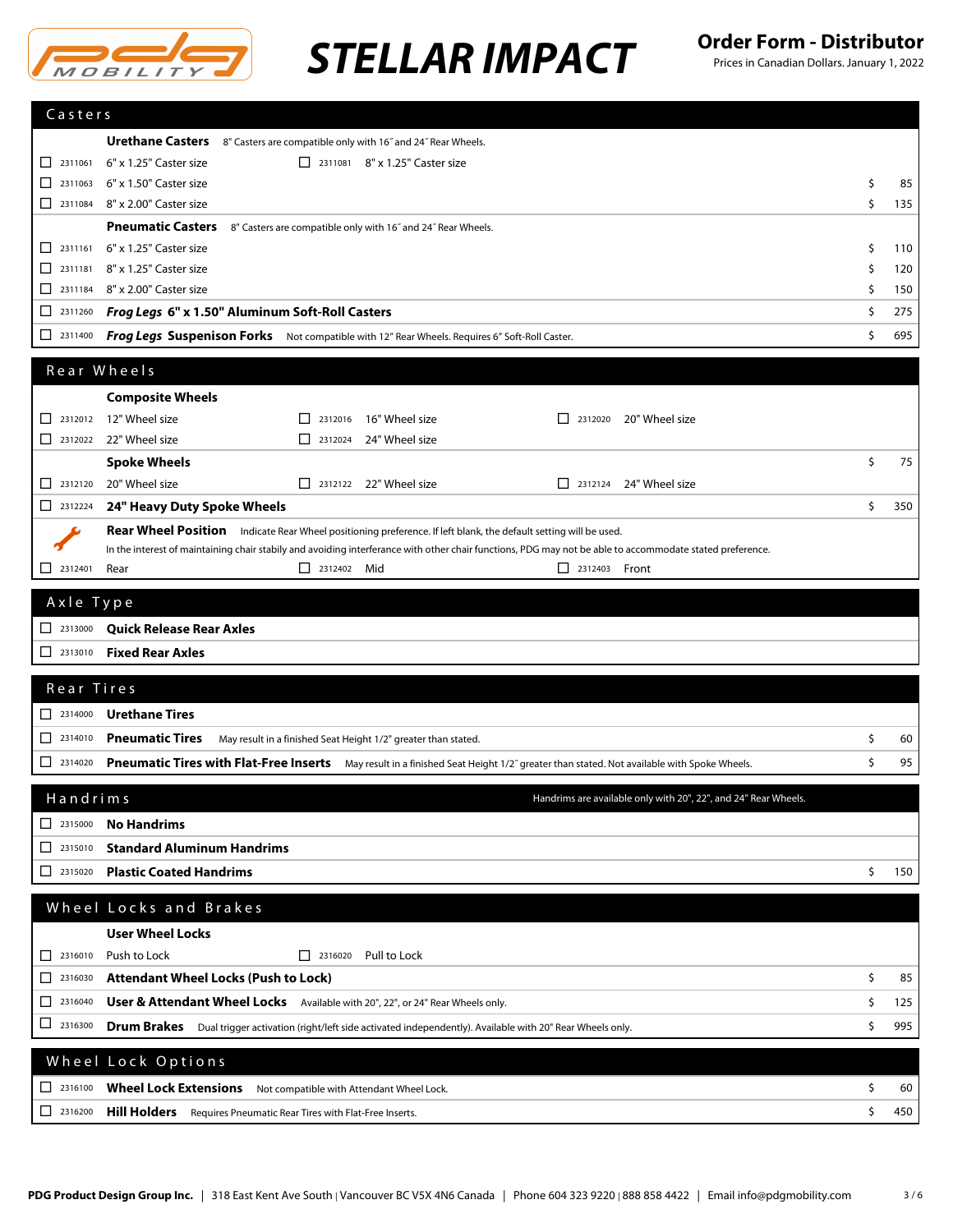

|                                                                | Anti-Tippers                                                                                                                                                                       |             |                  |
|----------------------------------------------------------------|------------------------------------------------------------------------------------------------------------------------------------------------------------------------------------|-------------|------------------|
| $\frac{1}{2}$ 2317010                                          | <b>Rear Anti-Tippers</b><br>Required Safety Option.                                                                                                                                | \$          | 75               |
| □<br>2317020                                                   | <b>Front Anti-Tippers</b>                                                                                                                                                          | \$          | 795              |
| $\begin{array}{ c c c c c } \hline \text{2317030} \end{array}$ | <b>Heavy Duty Rear Anti-Tipper</b>                                                                                                                                                 | \$          | 895              |
|                                                                | Provides additional rearward stability for users with excessive movement. Not compatible with Attendant Wheel Locks, Rear Floor Jacks, IV Pole, O2 Holder.                         |             |                  |
| Back Post                                                      |                                                                                                                                                                                    |             |                  |
|                                                                |                                                                                                                                                                                    |             |                  |
| $\begin{array}{ c c c }\n\hline\n2318010\n\end{array}$         | <b>Back Post Style</b><br>Push Bar Back<br>Cane Handle Back Not compatible with Headrest Mounting Plate.<br>$2318020$                                                              |             |                  |
|                                                                | <b>Back Post Height</b>                                                                                                                                                            |             |                  |
| $\begin{array}{ c c }\n\hline\n\end{array}$ 2318425            | Measured from the Seat Pan to the Handle.<br>Short (22")<br>$\Box$ 2318431 Tall (25")                                                                                              |             |                  |
|                                                                | <b>Seat to Back Angle</b>                                                                                                                                                          |             |                  |
| $\Box$ 2319090                                                 | Set at 90°<br>□ 2319098 Set at 98°<br>□ 2319106 Set at 106°                                                                                                                        |             |                  |
| П<br>2319114                                                   | 2319122 Set at 122°<br>Set at 114°                                                                                                                                                 |             |                  |
|                                                                |                                                                                                                                                                                    |             |                  |
|                                                                | Back Options                                                                                                                                                                       |             |                  |
|                                                                | Angle/Height Adjustable Push Bar Handle Not compatible with Headrest Mounting Plate or Cane Handle Back.                                                                           | \$          | 150              |
| 2319010<br>⊔                                                   | <b>Button on Outside</b><br>$\begin{array}{ c c c c c c } \hline \quad & 2319011 \\ \hline \end{array}$<br>Button on Inside                                                        |             |                  |
| ⊔<br>2319210                                                   | 10" Backrest Extension Not compatible with Angle/Height Adjustable Push Bar Handle.                                                                                                | \$          | 195              |
| □                                                              | 23219212 Headrest Mounting Plate                                                                                                                                                   | \$          | 95               |
| 2319220                                                        | Not compatible with Backrest Extension, Angle/Height Adjustable Push Bar, Cane Handle Back. Not required if mounting to a solid Back.                                              |             |                  |
| ⊔                                                              | Fold Down Back Not compatible with Reclining Back.                                                                                                                                 |             |                  |
| ⊠<br>2319230                                                   | Spring Back Suspension Not compatible with Reclining Back.                                                                                                                         |             |                  |
| $\Box$ 2319240                                                 | Seating Dynamics Dynamic Rocker Back Interface<br>Not compatible with Fold Down Back, Spring Back Suspension, 30° Recline, Cane Handle, Standard Upholstery.                       | \$          | 2,995            |
|                                                                | Finished Back Post Height is 4" taller than selected Back Post Height.                                                                                                             |             |                  |
|                                                                | Back Upholstery                                                                                                                                                                    |             |                  |
| $\begin{array}{ c c c }\n\hline\n2320000\n\end{array}$         | <b>No Back Upholstery</b>                                                                                                                                                          |             |                  |
|                                                                | <b>Standard Upholstery</b>                                                                                                                                                         | \$          | 265              |
| ⊔<br>2320418                                                   | Not available with Cane Handle Back.<br>Short (18" Height)<br>$\Box$ 2320421 Regular (21" Height)<br>Tall (24" Height)<br>$\begin{array}{ c c c }\n\hline\n2320424\n\end{array}$   |             |                  |
| □<br>2320450                                                   | Tension Adjustable Upholstery Height of Upholstery is 16". Not available with Cane Handle Back.                                                                                    | \$          | 365              |
|                                                                | Position of Upholstery Select the desired position of the top of the Upholstery relative to the Seat Pan.                                                                          |             |                  |
|                                                                |                                                                                                                                                                                    |             |                  |
|                                                                | 22" Back Post<br>25" Back Post<br>19"<br>20"<br>$21"$<br>25"<br>$17"$<br>19"<br>20"<br>17"<br>18"<br>22"<br>23"<br>24"<br>18"<br>21"<br>22"<br>23"<br><b>Style</b><br><b>Style</b> | 24"         | 25"              |
|                                                                | Short<br>$\Box$<br>□<br>$\Box$<br>Short<br>□<br>□<br>$\Box$<br>$\Box$<br>□<br>$\Box$<br>$\Box$<br>□<br>□<br>$\Box$                                                                 | $\Box$      | $\Box$           |
|                                                                | Regular<br>$\Box$<br>$\Box$<br>Regular<br>$\Box$<br>$\Box$<br>$\Box$<br>□<br>□                                                                                                     | $\Box$      | $\Box$           |
|                                                                | <b>Tension Adj</b><br>Tall<br>$\Box$<br>□<br>□<br>□<br>□<br><b>Tension Adj</b><br>□<br>□<br>□<br>□<br>□                                                                            | $\Box$<br>□ | $\Box$<br>$\Box$ |
|                                                                |                                                                                                                                                                                    |             |                  |
|                                                                | Tilt Activation                                                                                                                                                                    |             |                  |
|                                                                | Attendant Tilt only<br>Select trigger mounting location below.                                                                                                                     |             |                  |
| 2323011                                                        | <b>Right Back Post</b><br>2323012 Left Back Post                                                                                                                                   |             |                  |
|                                                                | User Tilt only<br>Full Length Arm Pads only. Select trigger mounting location below.                                                                                               | \$          | 100              |
| 2323021                                                        | 2323022 Left Armrest<br><b>Right Armrest</b>                                                                                                                                       |             |                  |
|                                                                | Attendant & User Tilt Full Length Arm Pads only. Select trigger mounting locations below.                                                                                          | \$          | 195              |
| 2323031<br>◻                                                   | <b>Right Back Post</b><br>2323032 Left Back Post                                                                                                                                   |             |                  |
| $\Box$ 2323041                                                 | <b>Right Armrest</b><br>2323042 Left Armrest                                                                                                                                       |             |                  |
|                                                                | See next page for more options >                                                                                                                                                   |             |                  |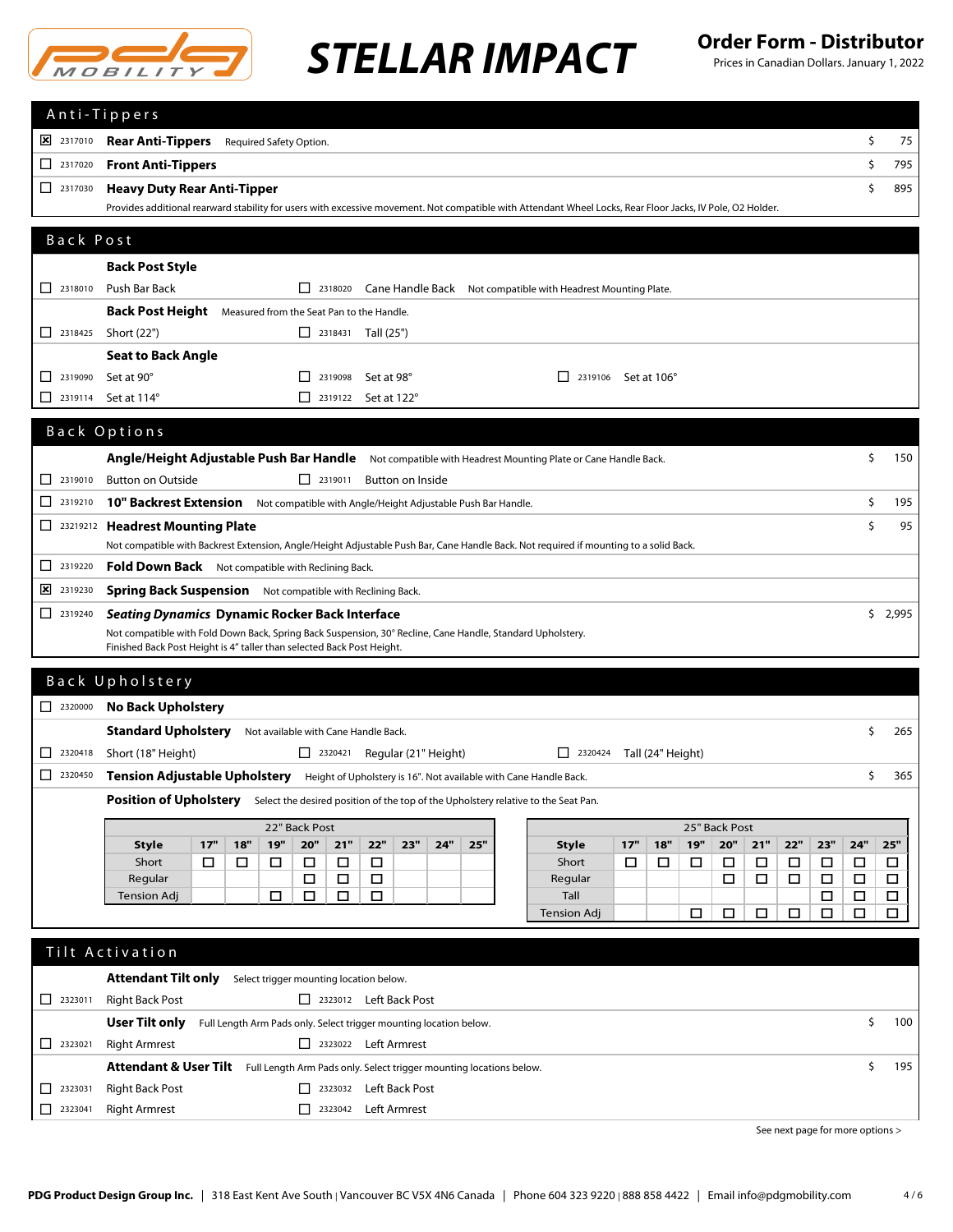

| $\Box$ 2323110                                                              | <b>Trigger Extension</b>                                                                                                                              | \$ | 50  |
|-----------------------------------------------------------------------------|-------------------------------------------------------------------------------------------------------------------------------------------------------|----|-----|
|                                                                             | Tilt Limit Optional. If no tilt limit is selected, the full tilt range will be available.                                                             |    |     |
| $\begin{array}{ c c c c c c } \hline \quad & 2323220 \\ \hline \end{array}$ | Set at 20°<br>$\Box$ 2323230 Set at 30°<br>$\Box$ 2323240 Set at 40°                                                                                  |    |     |
| Recline                                                                     |                                                                                                                                                       |    |     |
| $\begin{array}{ c c }\n\hline\n\end{array}$ 2323310                         | <b>Reclining Backrest (Manual)</b>                                                                                                                    | \$ | 895 |
|                                                                             | 30° maximum recline. Not compatible with Backrest Extension, Cane Handle Back, Spring Back Suspension, Fold Down Back, Tension Adjustable Upholstery. |    |     |
|                                                                             | Finished Back Post Height is 3" taller than selected Back Post Height.                                                                                |    |     |
|                                                                             | Front Rigging                                                                                                                                         |    |     |
| $\begin{array}{ c c c c c } \hline \quad & 2325000 \\ \hline \end{array}$   | <b>No Front Rigging</b><br>2325001 Sector Blocks only                                                                                                 |    |     |
|                                                                             | Easy-Out™ Heavy Duty Front Rigging<br>Effortless insertion and removal. No Hanger Bracket remains on frame. pdgmobility.com/easy-out                  |    |     |
| $\begin{array}{ c c }\n\hline\n\end{array}$ 2325410                         | Fixed 70°                                                                                                                                             | \$ | 95  |
| $\begin{array}{ c c }\n\hline\n\end{array}$ 2325420                         | Universal Angle Adjustable (0°-110°)<br>Set at angle: $>$<br>(use increments of 10°)                                                                  | \$ | 295 |
|                                                                             | Adjust angle by loosening one bolt. Tool-free leg-length adjustment. Front Rigging can interfere with casters in the 90-110° settings.                |    |     |
| 2325130<br>ப                                                                | <b>Swing Away Front Rigging</b><br>Legacy Design. Not compatible with Easy-Out.<br>Swing Away 60°<br>$\Box$ 2325140 Swing Away 70°                    |    |     |
| □<br>2325200                                                                | Swing Away Elevating Legrests Includes Calf Pads.                                                                                                     | \$ | 375 |
| □<br>2325300                                                                | 1" Offset Hangers for Swing Away                                                                                                                      | Ś  | 75  |
| 2325110<br>⊔                                                                | Standard Plug In 70° Legacy Design. Not compatible with Easy-Out.                                                                                     |    |     |
|                                                                             |                                                                                                                                                       |    |     |
| Footplates                                                                  |                                                                                                                                                       |    |     |
| 2326010<br>ப                                                                | <b>Composite Footplates</b>                                                                                                                           |    |     |
| □<br>2326020                                                                | Aluminum Angle Adjustable Footplates                                                                                                                  | \$ | 165 |
| 2326030<br>⊔                                                                | One Piece Fixed Footplate Available on Plug In Front Rigging only. Requires selection of Composite or Aluminum Angle Adjustable.                      | \$ | 350 |
| 2326040<br>П                                                                | One Piece Flip-up Footplate Requires selection of Composite or Aluminum Angle Adjustable.                                                             | \$ | 395 |
| $\begin{array}{ c c c c c } \hline \text{2326050} \end{array}$              | Interlocking Angle Adjustable Footplates Available for Seat Widths up to 21" only.                                                                    | \$ | 195 |
|                                                                             | Footrest/Legrest Accessories                                                                                                                          |    |     |
|                                                                             | <b>Calf Pads</b> Not compatible with Gel Padding.                                                                                                     |    |     |
| 2327012<br>ப                                                                | For Easy-Out™ Front Rigging Includes reinforced premium Calf Pad mount.                                                                               | \$ | 200 |
| □<br>2327010                                                                | For Swing Away Front Rigging                                                                                                                          | \$ | 135 |
| □<br>2327020                                                                | Gel Padding Not compatible with Calf Pad or Easy-Out Front Rigging.                                                                                   | \$ | 125 |
|                                                                             | <b>Gel Knee Pads</b>                                                                                                                                  |    |     |
| 2327032<br>ப                                                                | For Easy-Out™ Angle Adjustable Front Rigging                                                                                                          | \$ | 200 |
| □<br>2327030                                                                | For Swing Away ELR Front Rigging                                                                                                                      | \$ | 100 |
| 2327040<br>ப                                                                | Length Adjustable Heel Loops                                                                                                                          | \$ | 50  |
| □<br>2327050                                                                | <b>Bodypoint Padded Calf Strap</b><br>Sizes greater than 22" are not padded.                                                                          | \$ | 195 |
|                                                                             | Miller's Dynamic Footrest Mounts Not compatible with Easy-Out Front Rigging.                                                                          |    |     |
| 2327060<br>⊔                                                                | For Standard Plug In Front Rigging                                                                                                                    | \$ | 445 |
| ப<br>2327065                                                                | For Swing Away 70° Front Rigging                                                                                                                      | Ś  | 575 |
|                                                                             | Front Rigging Extension Tubes                                                                                                                         |    |     |
|                                                                             | <b>Regular Extension Tubes</b>                                                                                                                        |    |     |
| 2328010<br>⊔                                                                | Short 14"-18" for Easy-Out Front Rigging 13"-17" for Swing Away and Standard Plug In Front Rigging                                                    |    |     |
| □<br>2328020                                                                | Long 18"-24" for Easy-Out Front Rigging 15"-19" for Swing Away and Standard Plug In Front Rigging                                                     | \$ | 75  |
|                                                                             | <b>Extra Strength Extension Tubes (Solid)</b> Available on Plug In Front Rigging only. Not compatible with Easy-Out Front Rigging.                    | \$ | 100 |
| $\Box$ 2328110                                                              | Standard (13"-17")<br>$\Box$ 2328120 Long (15"-19")                                                                                                   |    |     |
|                                                                             | <b>Lower Leg Length</b><br>If provided, Front Rigging will be set to this length by PDG. If left blank, the default setting will be used.             |    |     |
|                                                                             | ><br>Seat Pan to Foot Plates:<br>Measured along the length of the Front Rigging. Consider the height of your Seat Cushion.                            |    |     |